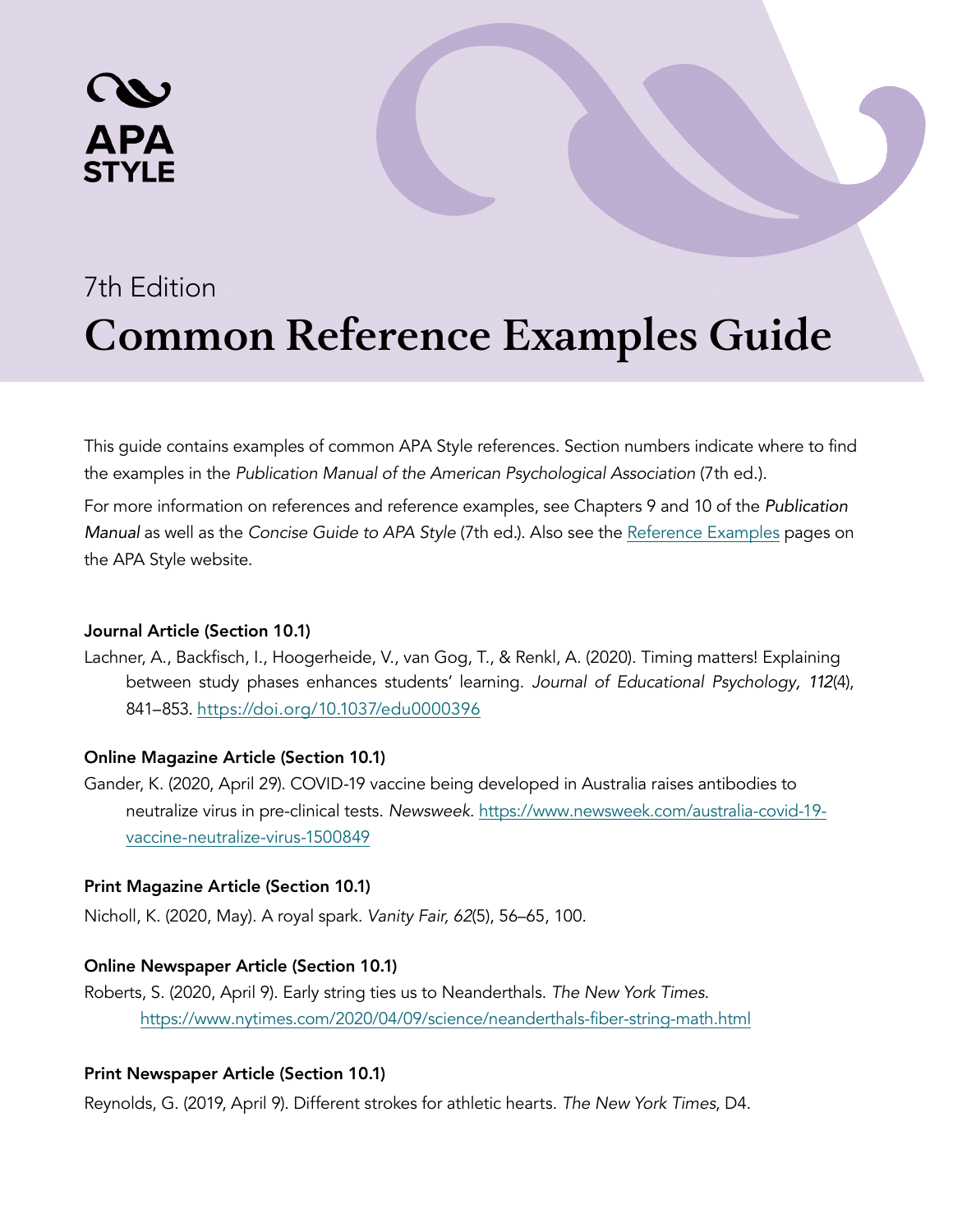# Blog Post (Section 10.1)

Rutledge, P. (2019, March 11). The upside of social media. The Media Psychology Blog. <https://www.pamelarutledge.com/2019/03/11/the-upside-of-social-media/>

# Authored Book (Section 10.2)

Kaufman, K. A., Glass, C. R., & Pineau, T. R. (2018). Mindful sport performance enhancement: Mental training for athletes and coaches. American Psychological Association. <https://doi.org/10.1037/0000048-000>

## Edited Book Chapter (Section 10.3)

Zeleke, W. A., Hughes, T. L., & Drozda, N. (2020). Home–school collaboration to promote mind–body health. In C. Maykel & M. A. Bray (Eds.), Promoting mind–body health in schools: Interventions for mental health professionals (pp. 11–26). American Psychological Association. [https://doi.org/10.1037/0000157-002](https://psycnet.apa.org/record/2019-51669-002)

## Online Dictionary Entry (Section 10.3)

American Psychological Association. (n.d.). Internet addiction. In APA dictionary of psychology. Retrieved April 24, 2020, from<https://dictionary.apa.org/internet-addiction>

# Report by a Group Author (Section 10.4)

World Health Organization. (2014). Comprehensive implementation plan on maternal, infant and young child nutrition. https://apps.who.int/iris/bitstream/handle/10665/113048/WHO\_NMH\_NHD\_14.1 [eng.pdf?ua=1](https://apps.who.int/iris/bitstream/handle/10665/113048/WHO_NMH_NHD_14.1_eng.pdf?ua=1) 

## Report by Individual Authors (Section 10.4)

Winthrop, R., Ziegler, L., Handa, R., & Fakoya, F. (2019). How playful learning can help leapfrog progress in education. Center for Universal Education at Brookings. [https://www.brookings.edu/wp-content/](https://www.brookings.edu/wp-content/uploads/2019/04/how_playful_learning_can_help_leapfrog_progress_in_education.pdf) [uploads/2019/04/how\\_playful\\_learning\\_can\\_help\\_leapfrog\\_progress\\_in\\_education.pdf](https://www.brookings.edu/wp-content/uploads/2019/04/how_playful_learning_can_help_leapfrog_progress_in_education.pdf)

## Press Release (Section 10.4)

American Psychological Association. (2020, March 2). APA reaffirms psychologists' role in combating climate change [Press release]. [https://www.apa.org/news/press/releases/2020/03/combating](https://www.apa.org/news/press/releases/2020/03/combating-climate-change)[climate-change](https://www.apa.org/news/press/releases/2020/03/combating-climate-change)

## Conference Session (Section 10.5)

Davidson, R. J. (2019, August 8–11). Well-being is a skill [Conference session]. APA 2019 Convention, Chicago, IL, United States. https://irp-cdn.multiscreensite.com/a5ea5d51/files/uploaded/APA2019\_ Program\_190708.pdf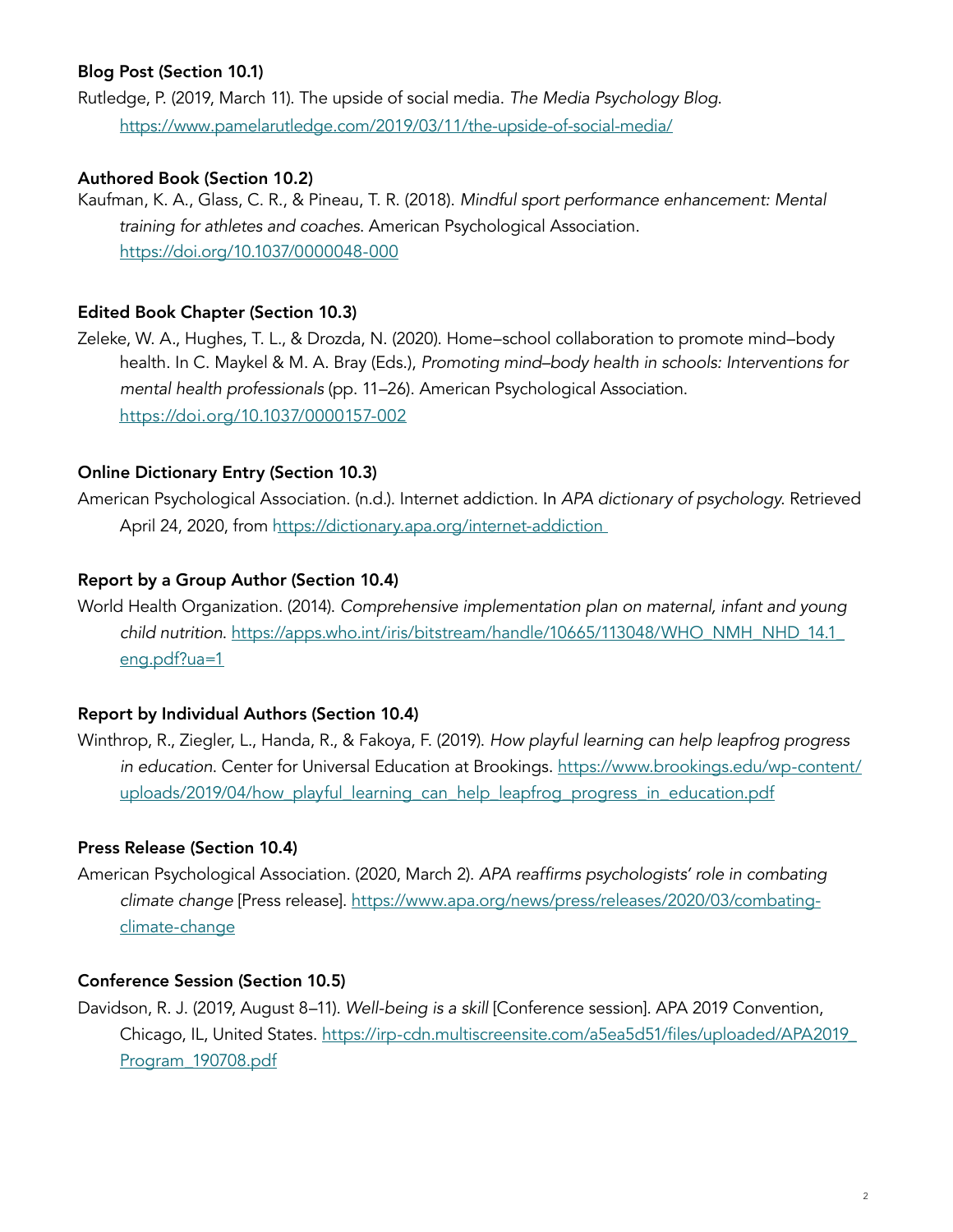# Dissertation From a Database (Section 10.6)

Horvath-Plyman, M. (2018). Social media and the college student journey: An examination of how social media use impacts social capital and affects college choice, access, and transition (Publication No. 10937367) [Doctoral dissertation, New York University]. ProQuest Dissertations and Theses Global.

## Preprint Article (Section 10.8)

Latimier, A., Peyre, H., & Ramus, F. (2020). A meta-analytic review of the benefit of spacing out retrieval practice episodes on retention. PsyArXiv.<https://psyarxiv.com/kzy7u/>

## Data Set (Section 10.9)

O'Donohue, W. (2017). Content analysis of undergraduate psychology textbooks (ICPSR 21600; Version V1) [Data set]. Inter-university Consortium for Political and Social Research. <https://doi.org/10.3886/ICPSR36966.v1>

#### Film or Video (Section 10.12)

Doctor, P., & Del Carmen, R. (Directors). (2015). Inside out [Film]. Walt Disney Pictures; Pixar Animation Studios.

#### TV Series Episode (Section 10.12)

Dippold, K. (Writer), & Trim, M. (Director). (2011, April 14). Fancy party (Season 3, Episode 9) [TV series episode]. In G. Daniels, H. Klein, D. Miner, & M. Schur (Executive Producers), Parks and recreation. Deedle-Dee Productions; Fremulon; 3 Arts Entertainment; Universal Media Studios.

## Webinar (Section 10.12)

Kamin, H. S., Lee, C. L., & McAdoo, T. L. (2020). Creating references using seventh edition APA Style [Webinar]. American Psychological Association. [https://apastyle.apa.org/instructional-aids/tutorials](https://apastyle.apa.org/instructional-aids/tutorials-webinars)[webinars](https://apastyle.apa.org/instructional-aids/tutorials-webinars) 

## YouTube Video (Section 10.12)

Above The Noise. (2017, October 18). Can procrastination be a good thing? [Video]. YouTube. <https://www.youtube.com/watch?v=FQMwmBNNOnQ>

## Song or Track (Section 10.13)

Nirvana. (1991). Smells like teen spirit [Song]. On Nevermind. DGC.

#### Radio Broadcast (Section 10.13)

Hersher, R. (2020, March 19). Spring starts today all over America, which is weird [Radio broadcast]. NPR. [https://www.npr.org/2020/03/19/817237429/spring-starts-today-all-over](https://www.npr.org/2020/03/19/817237429/spring-starts-today-all-over-america-which-is-weird) america-which-is-weird